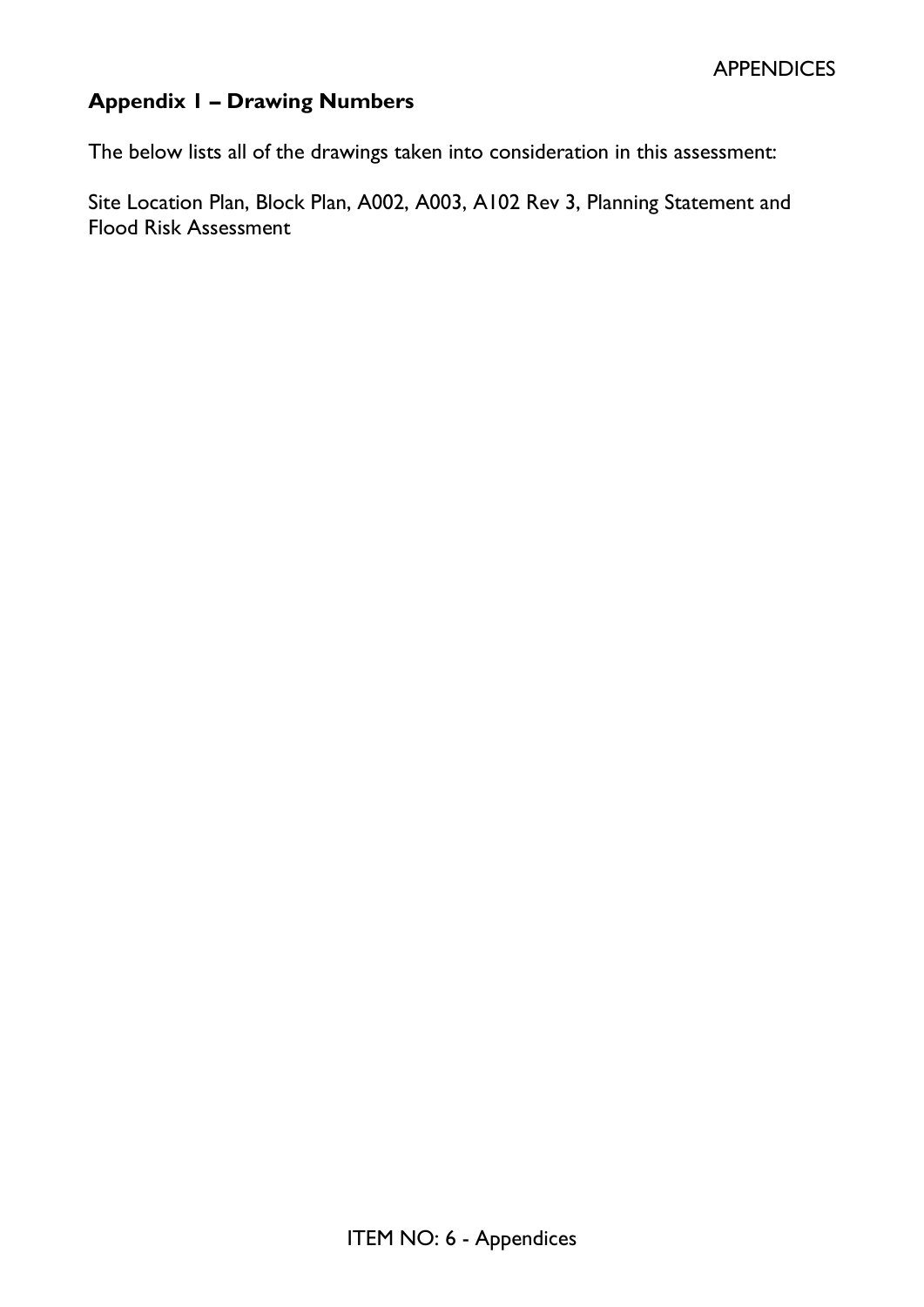#### **Appendix 2 – Conditions and Informatives**

#### **1. Conditions and Reasons for Application Reference 20/3989/F:**

01.The development to which this permission relates must be begun not later than the expiration of three (3) years beginning with the date on which the permission is granted.

*Reason: As required by Section 91 of the Town and Country Planning Act 1990.* 

02.The development hereby permitted shall be carried out in accordance with the following approved plans:

Site Location Plan, Block Plan, A002, A003, A102 Rev 3, Planning Statement and Flood Risk Assessment

*Reason: For the avoidance of doubt and in the interests of proper planning.* 

- 03. a) Prior to the occupation of the development, the layout and details of the refuse storage units, recycling facilities and refuse collection storage, including plan, elevation and materiality details, associated with the use hereby approved shall be submitted to, and approved in writing by, the local planning authority. The refuse storage must at a minimum have  $5 \times 240$ L bins.
	- b) The storage and recycling facilities shall in all respects be constructed in accordance with the approved details prior to the occupation of the development and maintained for the lifetime of the development.

*Reason: To ensure that adequate refuse/recycling facilities are proposed and to ensure that the appearance of any storage facilities would be acceptable in design terms. This is to ensure compliance with Policies D3, SI7 and SI8 of the London Plan (2021), Policies H5, DH1 and DH(a) of the Royal Greenwich Local Plan: Core Strategy with Detailed Policies (July 2014) and the New Developments: Guidance Notes for the storage and collection of waste and recycling materials for the Royal Borough of Greenwich (May 2018).* 

- 04. a) Prior to the occupation of the development, details of the cycle parking associated with the use hereby permitted shall be submitted to, and approved in writing by, the local planning authority. Details shall include the following:
	- Detailed drawings (elevations and plans at a suitable scale) to show the appearance, siting and design of the covered and secure cycle storage facilities.
	- Type of Cycle Parking Mechanism Proposed
	- Details of the proposed materiality of the cycle parking units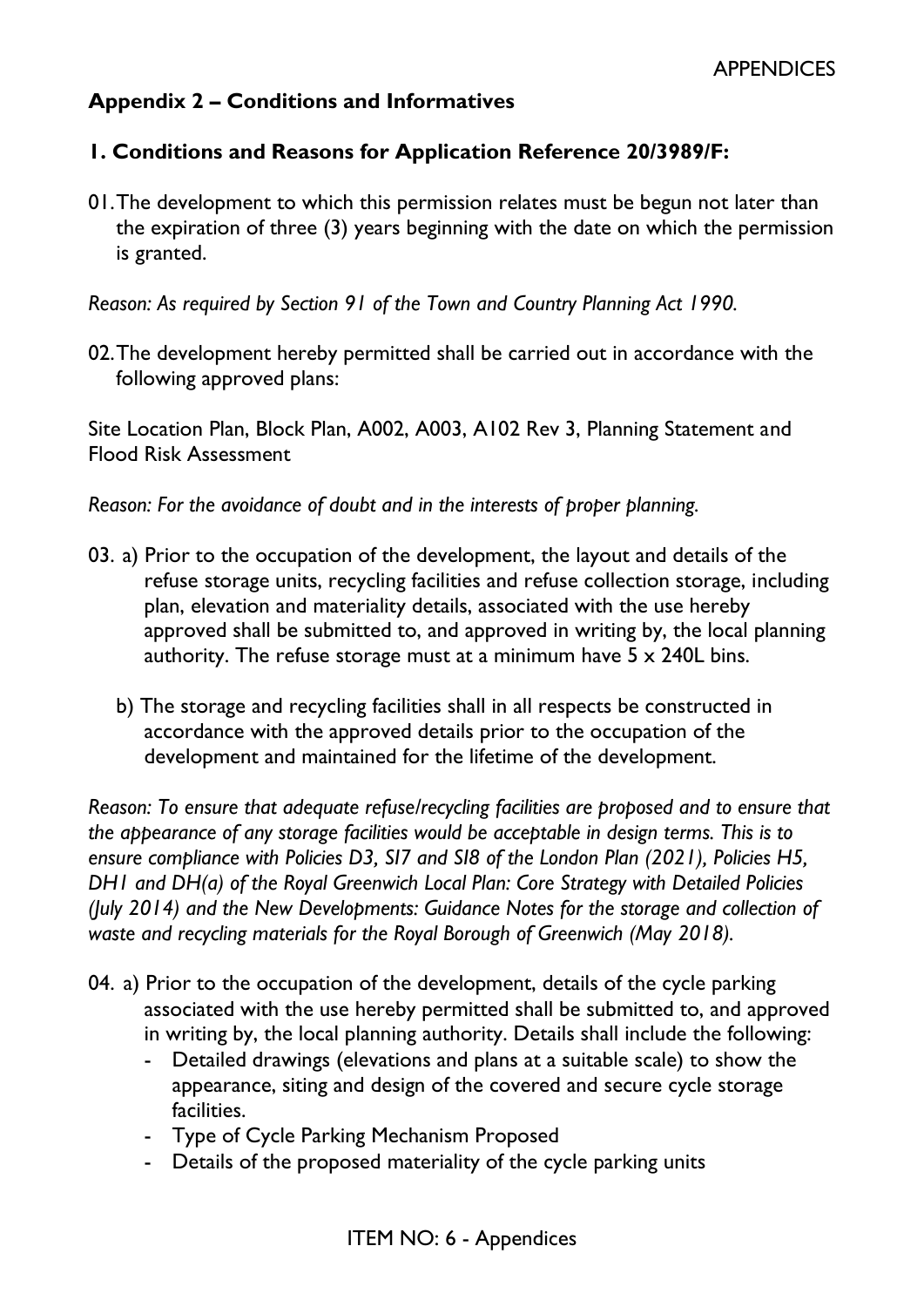b) The cycle parking facilities shall in all respects be constructed in accordance with the approved details prior to the occupation of the development and maintained for the lifetime of the development.

*Reason: To promote sustainable travel and to ensure that the appearance of any storage facilities would be acceptable in design terms. To ensure compliance with Policies D3 and T5 of the London Plan (2021) and DH1, DH(a), H5, IM4, IM(b) and IM(c) of the Royal Greenwich Local Plan: Core Strategy with Detailed Policies (July 2014).* 

05.Prior to the occupation of the development hereby approved, full details of the Flood Resilience Measures set out in the Flood Risk Assessment hereby approved shall be set out and approved by the Local Authority.

*Reason: To ensure that proper mitigation methods to reduce the risk of flooding is installed and to ensure compliance with Policy D11 of the London Plan (2021) and Policy E2 of the Royal Greenwich Local Plan: Core Strategy with Detailed Policies (2014).* 

#### **2. Informative(s) for Application Reference 20/3989/F:**

- 01.Positive and Proactive Statement: The Council engages with all applicants in a positive and proactive way through specific pre-application enquiries and the detailed advice available on the Council's website. On this particular application, no pre-application advice was sought. However, as the proposal was clearly in accordance with the Development Plan, permission could be granted without any further discussion.
- 02.The premises should be registered with Royal Borough of Greenwich Council as a House in Multiple Occupation (HMO).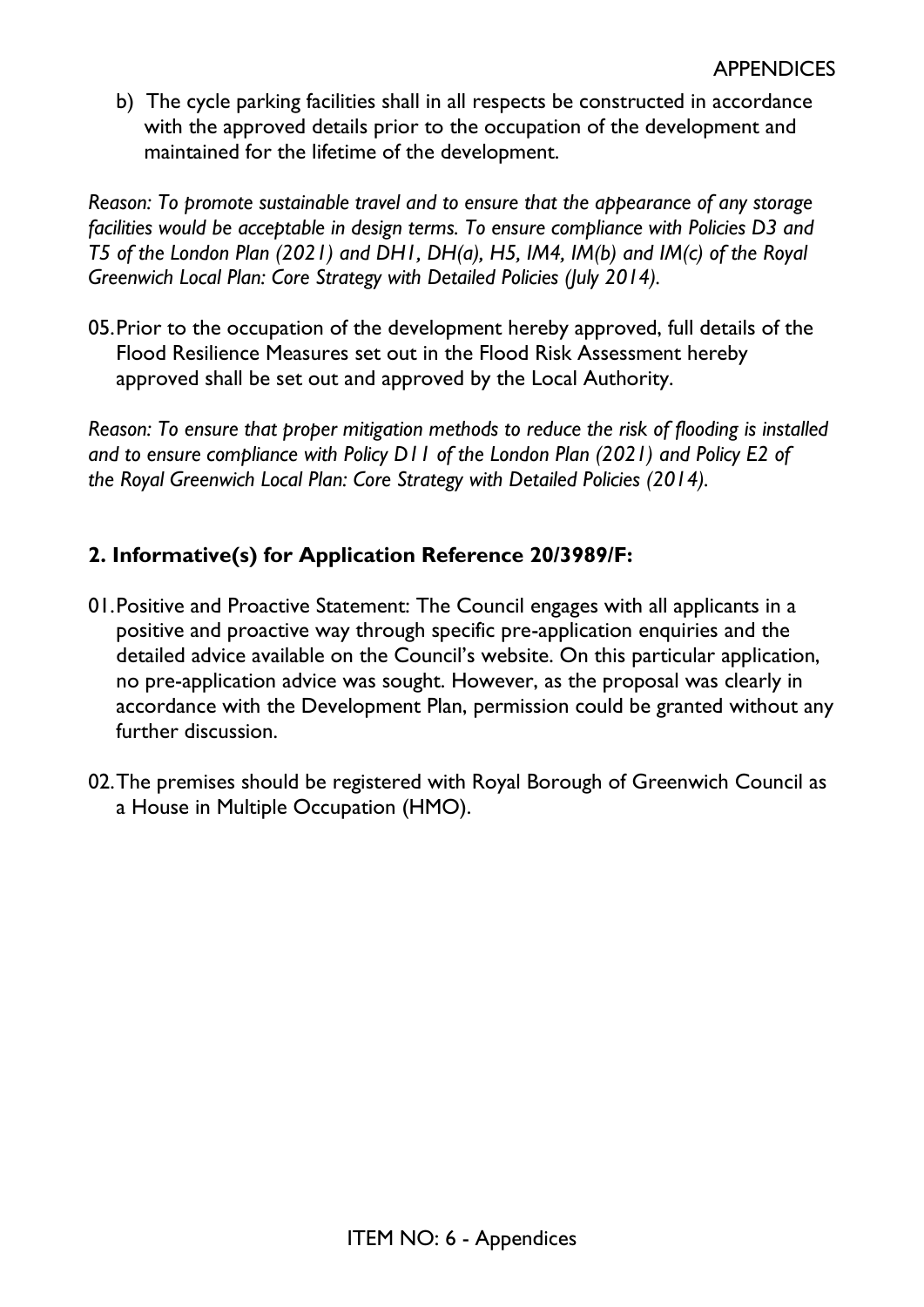#### **Appendix 3 – National, regional and local planning policies and Supplementary Planning Guidance / Documents.**

#### **1. National Planning Policy Framework (NPPF – 2012)**

- $\circ$  Chapter 5 Delivering a Sufficient Supply of Homes
- o Chapter 9 Promoting Sustainable Transport
- o Chapter 12 Achieving well-designed places
- $\circ$  Chapter 14 Meeting the challenge of climate change, flooding and coastal change
- **2. The London Plan (March 2021)**  The following policies are of consideration:

#### *Good Growth Policies*

G4 – Delivering the homes Londoner's need

#### *Design Policies*

Policy D3 – Optimising site capacity through the design led approach Policy D6 – Housing Quality and Standards Policy D14 – Noise

#### *Housing Policies*

Policy H9 - Ensuring the best use of stock

#### *Sustainable Infrastructure Policies*

Policy SI7 - Reducing waste and supporting the circular economy Policy SI8 – Waste Capacity and Net Waste Self Sufficiency Policy S12 – Flood Risk Management

#### *Transport Policies*

Policy T2 – Healthy Streets Policy T4 – Assessing and Mitigating Transport Impacts Policy T5 - Cycling Policy T6 - Car Parking Policy T6.1 – Residential Parking